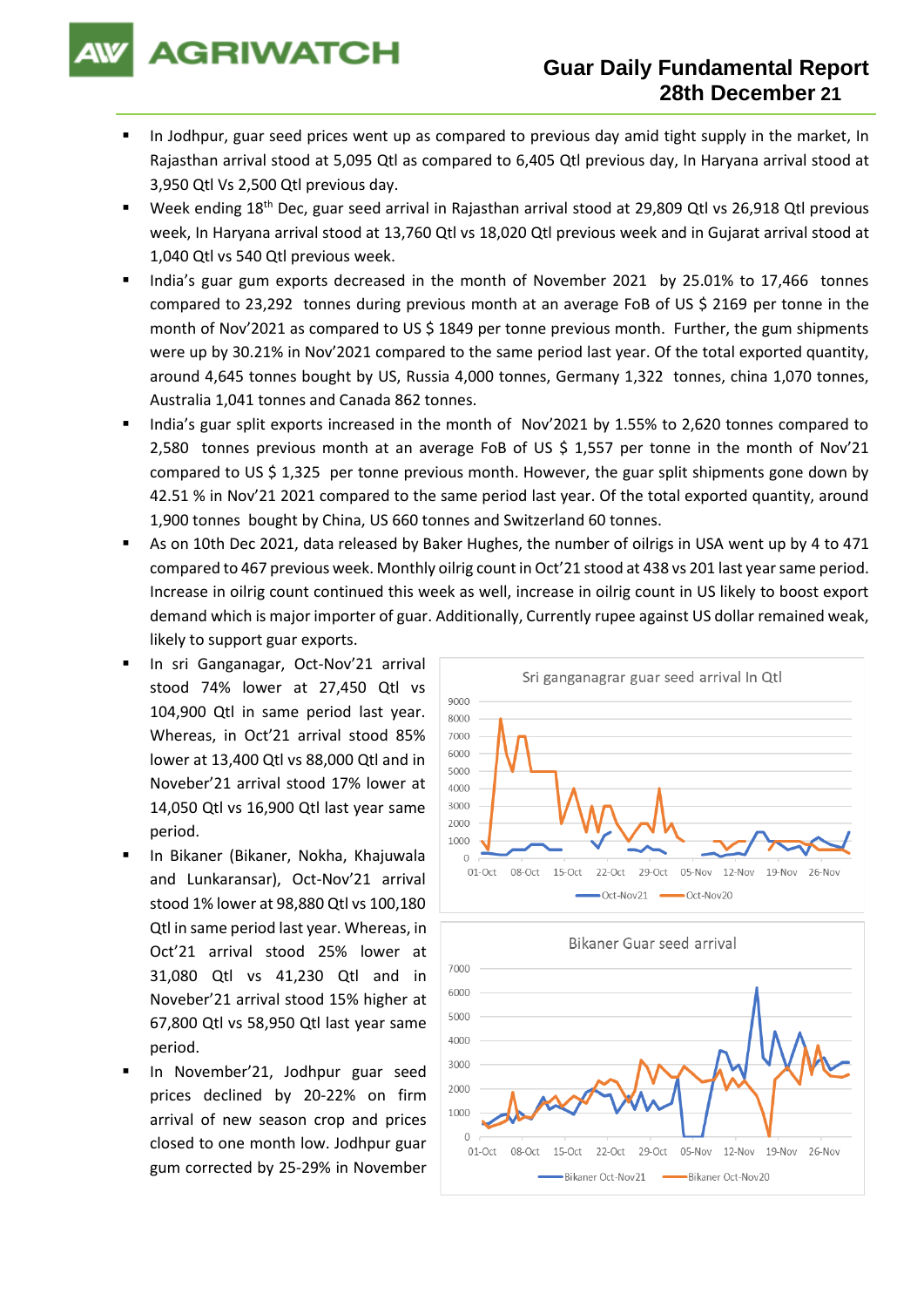

followed by weakness in guar seed prices. However, guar seed prices are still more than 45% higher YoY on lower production expectation.

- As per sources, farmers are willing to hold more guar produce this year due to anticipation of higher prices in future.
- According to Rajasthan govt 2021-22 first advance estimates, Guar seed production estimate pegged at 13.73 lakh tonnes vs 11.36 lakh tonne last year, Additionally, 2021-22 acreage stood at 21.13 lakh hectare as compared to 24.84 lakh hectare last year. Yield pegged higher at 650 kg/Ha vs 458 kg/Ha last year.
- According to Gujarat govt 2021-22 first advance estimates, Guar Seed production estimate pegged at 1.01 lakh tonne Vs 0.85 Lakh tonnes last year, Additionally, 2021-22 acreage stood at 1.21 lakh ha Vs 1.22 lakh ha. Yield pegged higher at 873 kg/ha Vs 699 Kg/ Ha last year.
- According to the provisional data from Agricultural and Processed Food Products Export Development Authority (APEDA), the guar gum exports from India increased by 46% to 1,85,222 metric tonnes during April-Oct(2020-2021) this fiscal vs 1,26,808 metric tonnes during the corresponding period last year. In value terms, the exports went up to Rs. 1,631 crores vs Rs. 1,061 Cr. crores same period last year.

## **Previous Updates:**

- India's guar gum exports increased in the month of October 2021 by 21.74% to 23,292 tonnes compared to 19,132 tonnes during previous month at an average FoB of US \$ 1849 per tonne in the month of Oct'2021 as compared to US \$ 1756 per tonne previous month. Further, the gum shipments were up by 62.53% in Oct'2021 compared to the same period last year. Of the total exported quantity, around 10,083 tonnes bought by US, Russia 3,327 tonnes, Germany 2,711 tonnes, china 789 tonnes, Australia 466 tonnes and Canada 911 tonnes.
- India's guar split exports decreased in the month of Oct'2021 by 29.51% to 2,580 tonnes compared to 3,660 tonnes previous month at an average FoB of US \$ 1325 per tonne in the month of Oct'21 compared to US \$ 1,370 per tonne previous month. However, the guar split shipments gone down by 24.78 % in Oct 2021 compared to the same period last year. Of the total exported quantity, around 1,900 tonnes bought by China, US 500 tonnes and Netherland 120 tonnes.
- Outlook: The guar seed and guar gum prices are likely to trade with firm to steady bias amid firm demand on current level. Guar seed prices are expected to trade around Rs5800-6500/Qtl in near term.

| <b>NCDEX-FUTURES MARKET - Guar Seed</b> |         |             |             |      |              |               |         |           |        |
|-----------------------------------------|---------|-------------|-------------|------|--------------|---------------|---------|-----------|--------|
| <b>Contract</b>                         | %       | <b>Open</b> | <b>High</b> | Low  | <b>Close</b> | <b>Volume</b> | Change  | <b>OI</b> | Change |
| $Jan-21$                                | $-0.25$ | 6088        | 6135        | 6042 | 6096         | 21415         | $-7465$ | 59605     | $-800$ |
| Feb-22                                  | $-0.34$ | 6140        | 6180        | 6108 | 6154         | 5985          | $-790$  | 16850     | 1235   |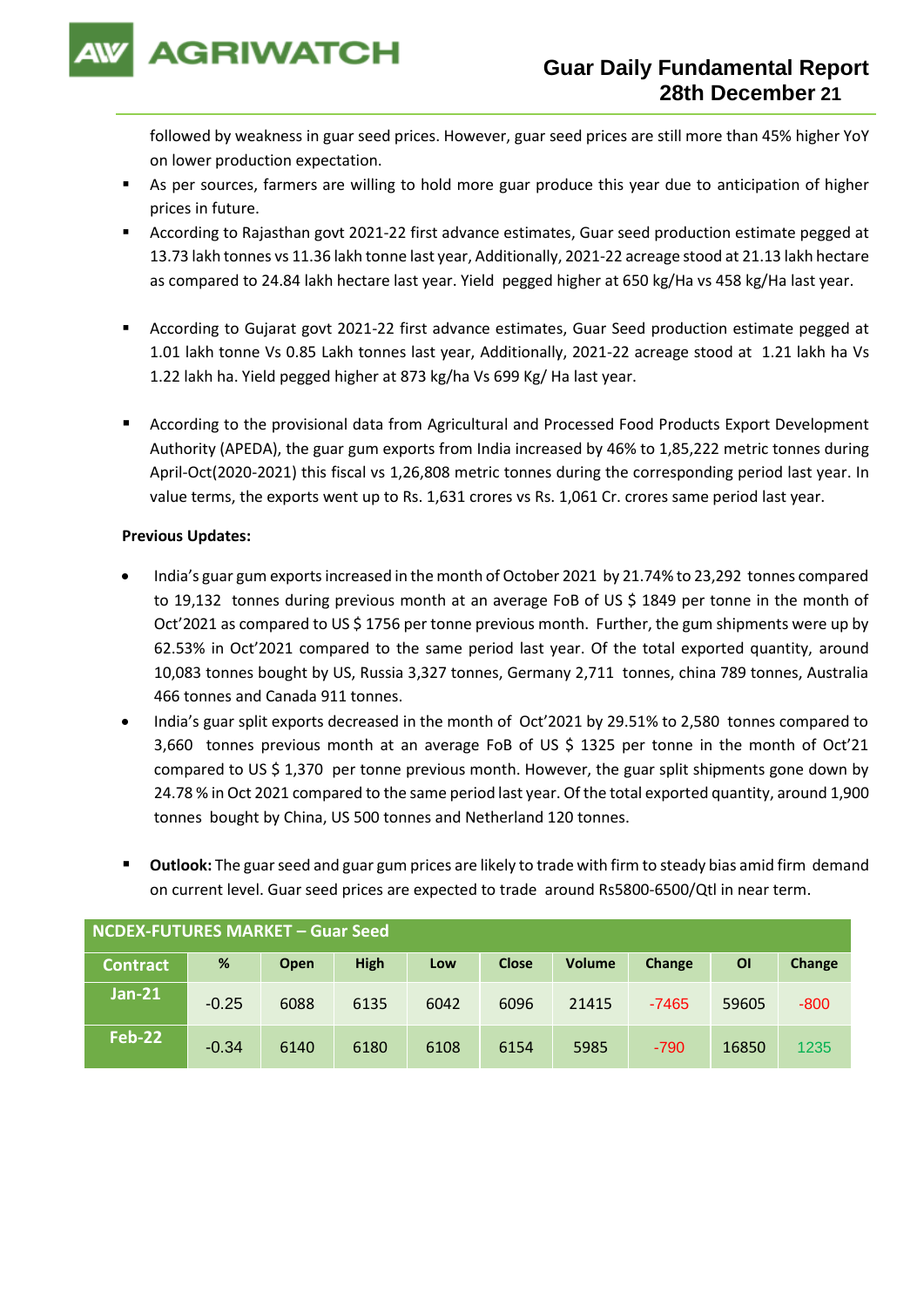

| <b>NCDEX-FUTURES MARKET- Guar Gum</b> |         |             |             |       |              |               |         |           |          |
|---------------------------------------|---------|-------------|-------------|-------|--------------|---------------|---------|-----------|----------|
| <b>Contract</b>                       | %       | <b>Open</b> | <b>High</b> | Low   | <b>Close</b> | <b>Volume</b> | Change  | <b>OI</b> | Change   |
| <b>Jan-21</b>                         | $-0.72$ | 10980       | 11069       | 10850 | 10964        | 9095          | $-3550$ | 40675     | $-1,660$ |
| <b>Feb-22</b>                         | $-0.78$ | 11172       | 11180       | 10984 | 11085        | 3650          | 250     | 13290     | 2,000    |

| <b>Guar seed Stock Position:</b> |                          |                          |                              |  |  |  |  |
|----------------------------------|--------------------------|--------------------------|------------------------------|--|--|--|--|
| <b>Stocks</b>                    | <b>Demat</b>             | <b>In-Process</b>        | <b>Total</b>                 |  |  |  |  |
|                                  | 25-Dec-21                | 25-Dec-21                | 25-Dec-21                    |  |  |  |  |
| <b>Bikaner</b>                   | 17843                    | 60                       | 17903                        |  |  |  |  |
| <b>Deesa</b>                     | 138                      | $\overline{\phantom{0}}$ | 138                          |  |  |  |  |
| Sri Ganganagar                   | 1260                     | 20                       | 1280                         |  |  |  |  |
| <b>Jodhpur</b>                   | 714                      | -                        | 714                          |  |  |  |  |
| <b>Nokha</b>                     | $\overline{\phantom{0}}$ | $\blacksquare$           | $\qquad \qquad \blacksquare$ |  |  |  |  |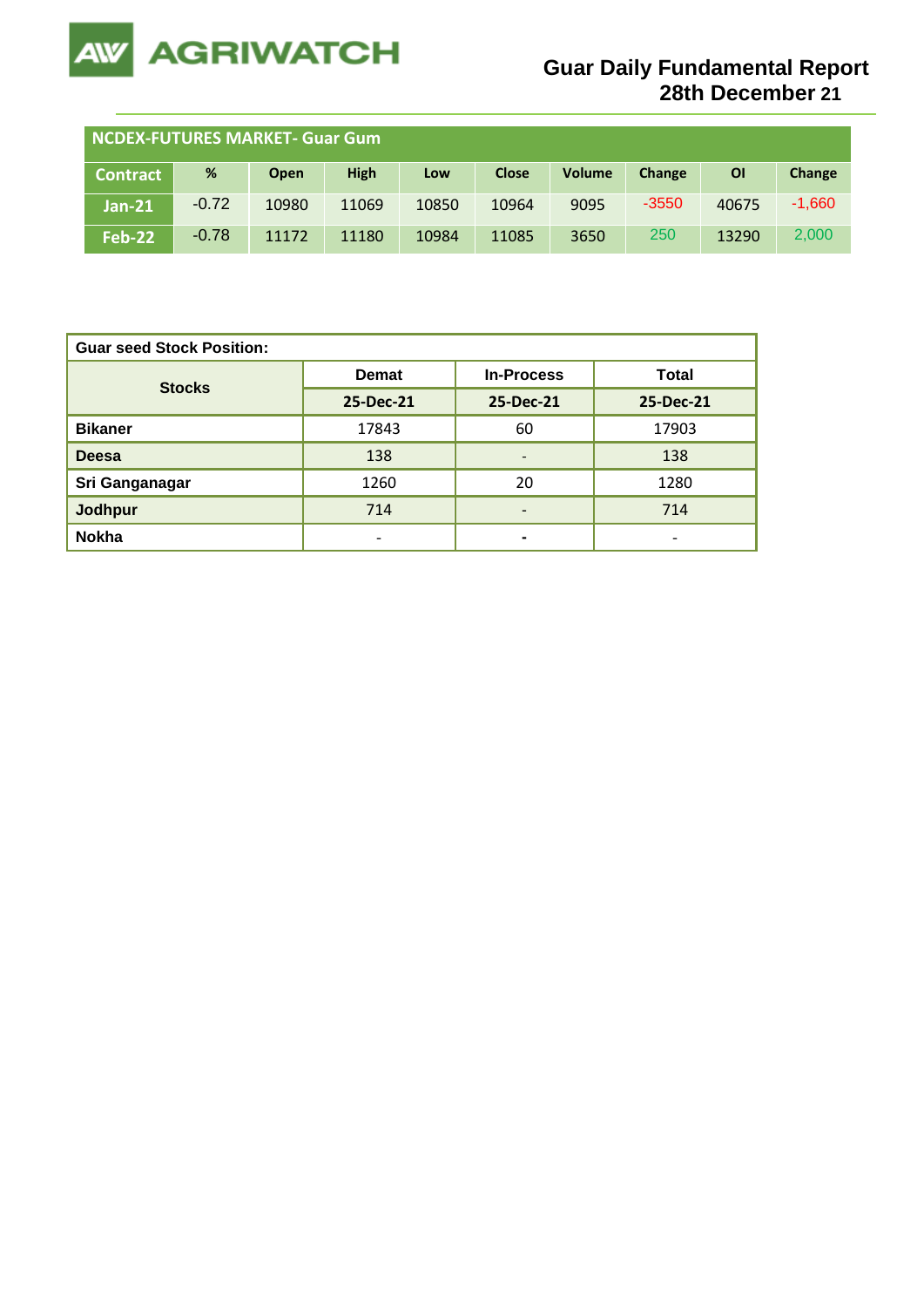

| <b>Guar Gum Stock Position:</b> |                |                          |              |
|---------------------------------|----------------|--------------------------|--------------|
| <b>Stocks</b>                   | <b>Demat</b>   | <b>In-Process</b>        | <b>Total</b> |
|                                 | 25-Dec-21      | 25-Dec-21                | 25-Dec-21    |
| <b>Deesa</b>                    | 120            | $\qquad \qquad -$        | 120          |
| <b>Bikaner</b>                  | 3954           | $\overline{\phantom{0}}$ | 3954         |
| Jodhpur                         | 14885          | 258                      | 15143        |
| <b>Nokha</b>                    | 4159           | 30                       | 4189         |
| Sri Ganganagar                  | 90             | $\overline{\phantom{a}}$ | 90           |
|                                 |                |                          |              |
| <b>Churi and Korma Prices:</b>  |                |                          | 27-Dec-21    |
| <b>Commodity</b>                | <b>Center</b>  |                          | Rs./75 kg.   |
| <b>Churi</b>                    | Jodhpur        | 2300                     |              |
| <b>Korma</b>                    | Jodhpur        | 3500                     |              |
| <b>Churi</b>                    | Sri Ganganagar | 2475                     |              |
| <b>Korma</b>                    | Sri Ganganagar |                          | 3675         |

| <b>Guar Export Prices:</b>         | 27-Dec-21                   | 27-Dec-21     |               |
|------------------------------------|-----------------------------|---------------|---------------|
|                                    | Variety                     | Value (Rs/Kg) | Value (\$/MT) |
| <b>Guargum/Split (Mundra Port)</b> |                             | <b>NR</b>     | <b>NR</b>     |
| <b>Guargum Powder</b>              | 200 Mesh 5000<br><b>CPS</b> | <b>NR</b>     | <b>NR</b>     |
|                                    | 200 Mesh 3500<br><b>CPS</b> | <b>NR</b>     | <b>NR</b>     |
| <b>Guargum Meal</b>                | Meal 40%                    | <b>NR</b>     | <b>NR</b>     |
|                                    | Meal 50%                    | <b>NR</b>     | <b>NR</b>     |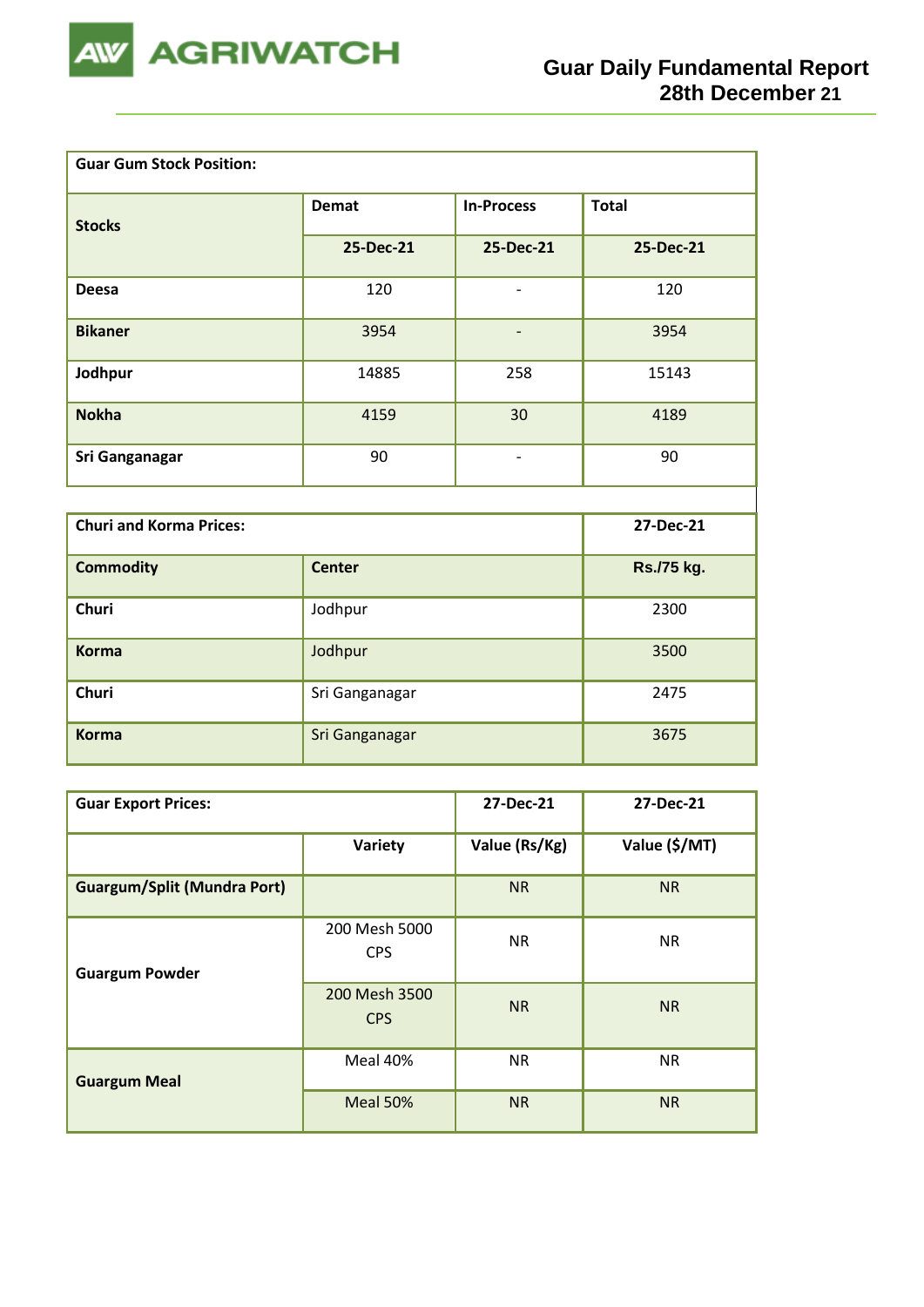

 $\overline{\phantom{a}}$ 

| <b>Guar seed EDD:</b> |                              |                          |                          |                          |                          |  |  |  |
|-----------------------|------------------------------|--------------------------|--------------------------|--------------------------|--------------------------|--|--|--|
|                       | 10-Jan-21                    | 10-Feb-22                | 10-Mar-22                | 10-Apr-22                | 10-May-22                |  |  |  |
| <b>Bikaner</b>        | 1582                         | 502                      | 40                       | 20                       | 3783                     |  |  |  |
| <b>Deesa</b>          | $\qquad \qquad \blacksquare$ |                          | $\overline{\phantom{0}}$ | -                        | $\overline{\phantom{a}}$ |  |  |  |
| Sri Ganganagar        | $\overline{\phantom{0}}$     | $\overline{\phantom{a}}$ |                          |                          | 371                      |  |  |  |
| Jodhpur               | $\overline{\phantom{0}}$     |                          |                          | -                        | 50                       |  |  |  |
| <b>Nokha</b>          | -                            |                          | $\qquad \qquad$          | $\overline{\phantom{a}}$ | $\overline{\phantom{a}}$ |  |  |  |

| <b>Guar Gum EDD:</b> |                              |                          |                          |           |                          |
|----------------------|------------------------------|--------------------------|--------------------------|-----------|--------------------------|
|                      | 10-Jan-21                    | 10-Feb-22                | 10-Mar-22                | 10-Apr-22 | 10-May-22                |
|                      |                              |                          |                          |           |                          |
| <b>Deesa</b>         | $\qquad \qquad \blacksquare$ | $\overline{\phantom{0}}$ | $\qquad \qquad$          |           | -                        |
| <b>Bikaner</b>       | $\overline{\phantom{a}}$     | $\overline{\phantom{a}}$ | $\qquad \qquad$          | -         | $\overline{\phantom{0}}$ |
| Jodhpur              | 60                           | 313                      | 546                      | 690       | 3360                     |
| <b>Nokha</b>         | 100                          | 339                      | 209                      | 389       | 1220                     |
| Sri Ganganagar       | ٠                            | 10                       | $\overline{\phantom{0}}$ | 30        | 40                       |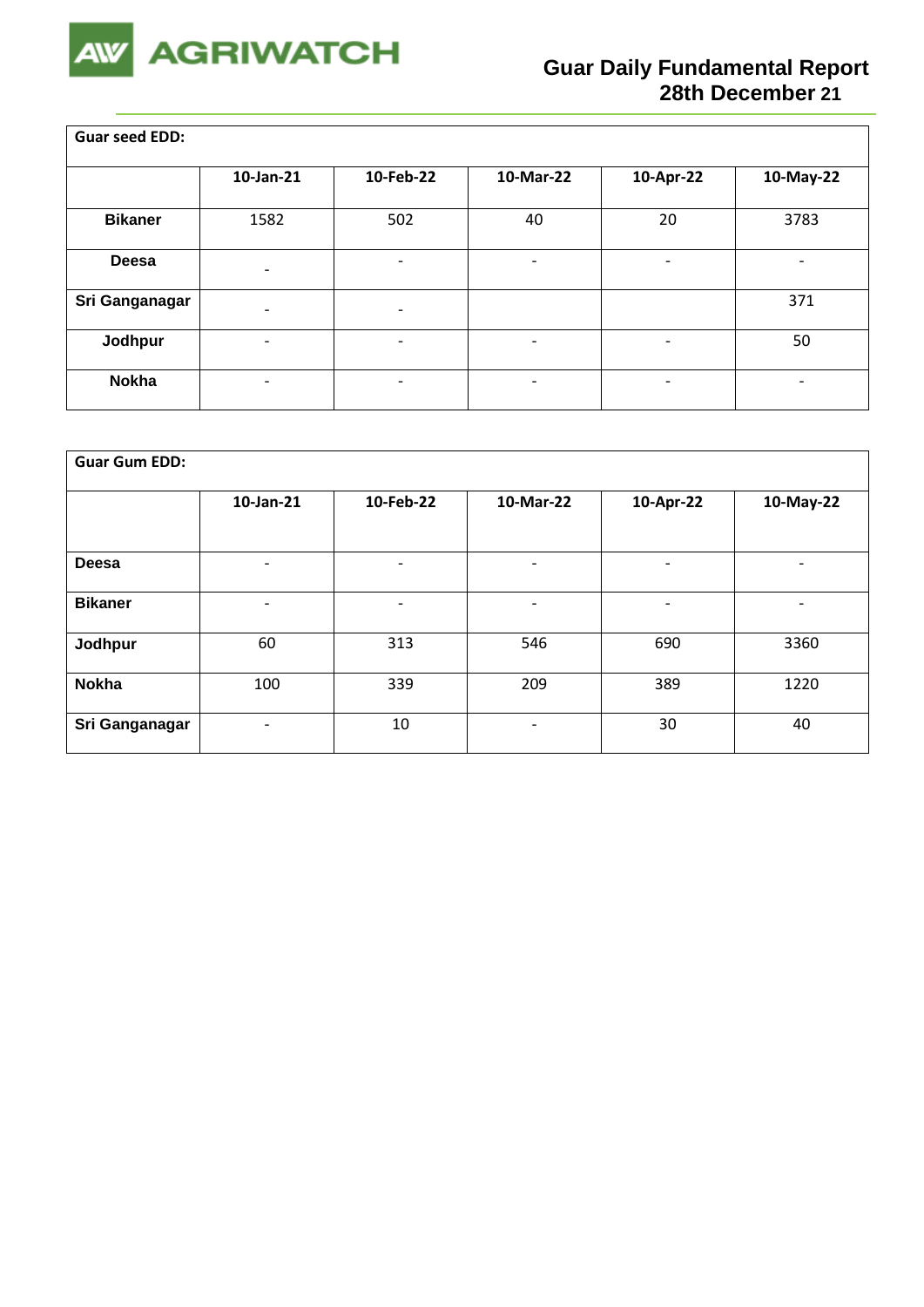

| <b>Guar Seed Prices at Key Spot Markets:</b> |                    |                           |                 |                |                          |
|----------------------------------------------|--------------------|---------------------------|-----------------|----------------|--------------------------|
| <b>Commodity</b>                             |                    |                           | Prices (Rs/Qtl) |                |                          |
| <b>Guar Seed</b>                             | <b>District</b>    | <b>Centre</b>             | <b>27-Dec-</b>  | <b>25-Dec-</b> | <b>Change</b>            |
|                                              |                    |                           | 21              | 21<br>6100     | 50                       |
|                                              | Jodhpur            | Jodhpur (Loose)           | 6150            |                |                          |
|                                              |                    | Jodhpur(Delivery)         | 6458            | 6405           | 53                       |
|                                              |                    | Sri-Ganganagar(Loose)     | 6000            | 5970           | 30                       |
|                                              |                    | Sri-Ganganagar (Delivery) | 6150            | 6120           | 30                       |
|                                              | Sri-Ganganagar     | Rawla (Loose)             | 5900            | 5850           | 50                       |
|                                              |                    | Gharsana (Loose)          | 5800            | 6100           | $-300$                   |
|                                              |                    | Raisinghnagar (Loose)     | 6050            | 5950           | 100                      |
|                                              |                    | Bikaner (Loose)           | 6000            | 6000           | <b>Unch</b>              |
|                                              |                    | Bikaner (Delivery)        | 6300            | 6300           | <b>Unch</b>              |
|                                              |                    | Nokha(Loose)              | 5800            | 5800           | <b>Unch</b>              |
| Rajasthan                                    | <b>Bikaner</b>     | Nokha (Delivery)          | 6090            | 6090           | <b>Unch</b>              |
|                                              |                    | Khajuwala (Loose)         | 5750            | 5900           | $-150$                   |
|                                              |                    | Khajuwala (Delivery)      | 6038            | 6195           | $-158$                   |
|                                              |                    | Lunkaransar (Loose)       | 5800            | 6000           | $-200$                   |
|                                              | Hanumangarh        | Hanumangarh (Loose)       | 5800            | 5750           | 50                       |
|                                              |                    | Hanumangarh (Delivery)    | 6090            | 6038           | 53                       |
|                                              |                    | Nohar (Loose)             | 5870            | <b>NR</b>      |                          |
|                                              |                    | Pilibanga (Loose)         | 5580            | 5600           | $-20$                    |
|                                              | <b>Nagaur</b>      | Nagaur (Loose)            | 5900            | 5875           | 25                       |
|                                              | Churu              | Churu (Delivery)          | 6000            | 6000           | <b>Unch</b>              |
|                                              | <b>Alwar</b>       | Alwar (Loose)             | 5600            | 5600           | <b>Unch</b>              |
|                                              |                    | Adampur (Loose)           | 5750            | 5700           | 50                       |
|                                              | <b>Hisar</b>       | Adampur (Delivery)        | 6038            | 5985           | 53                       |
|                                              |                    | Bhiwani (Delivery)        | 5900            | 5680           | 220                      |
|                                              | <b>Bhiwani</b>     | Siwani (Loose)            | 5925            | 5925           | <b>Unch</b>              |
| Haryana                                      |                    | Sirsa (Loose)             | 5750            | 5700           | 50                       |
|                                              |                    | Dhabwali (Loose)          | 5800            | 5780           | 20                       |
|                                              | <b>Sirsa</b>       | Dhabwali (Delivery)       | 6090            | 6069           | 21                       |
|                                              |                    | Ellanabad (Loose)         | 5700            | 5800           | $-100$                   |
|                                              | Fatehabad          | Fatehabad (Loose)         | 5350            | 5300           | 50                       |
|                                              | <b>Banaskantha</b> | Deesa (Loose)             | <b>NA</b>       | <b>NA</b>      | $\overline{\phantom{a}}$ |
|                                              | Patan              | Patan (Loose)             | 5425            | Closed         | $\overline{\phantom{a}}$ |
| Gujarat                                      | Rajkot             | Rajkot (Loose)            | 5655            | 5700           | $-45$                    |
|                                              | Jamnagar           | Dhrol (Loose)             | <b>NA</b>       | <b>NA</b>      | $\blacksquare$           |
| <b>Madhya Pradesh</b>                        | <b>Gwalior</b>     | Dabra (Loose)             | <b>NA</b>       | <b>NA</b>      | $\blacksquare$           |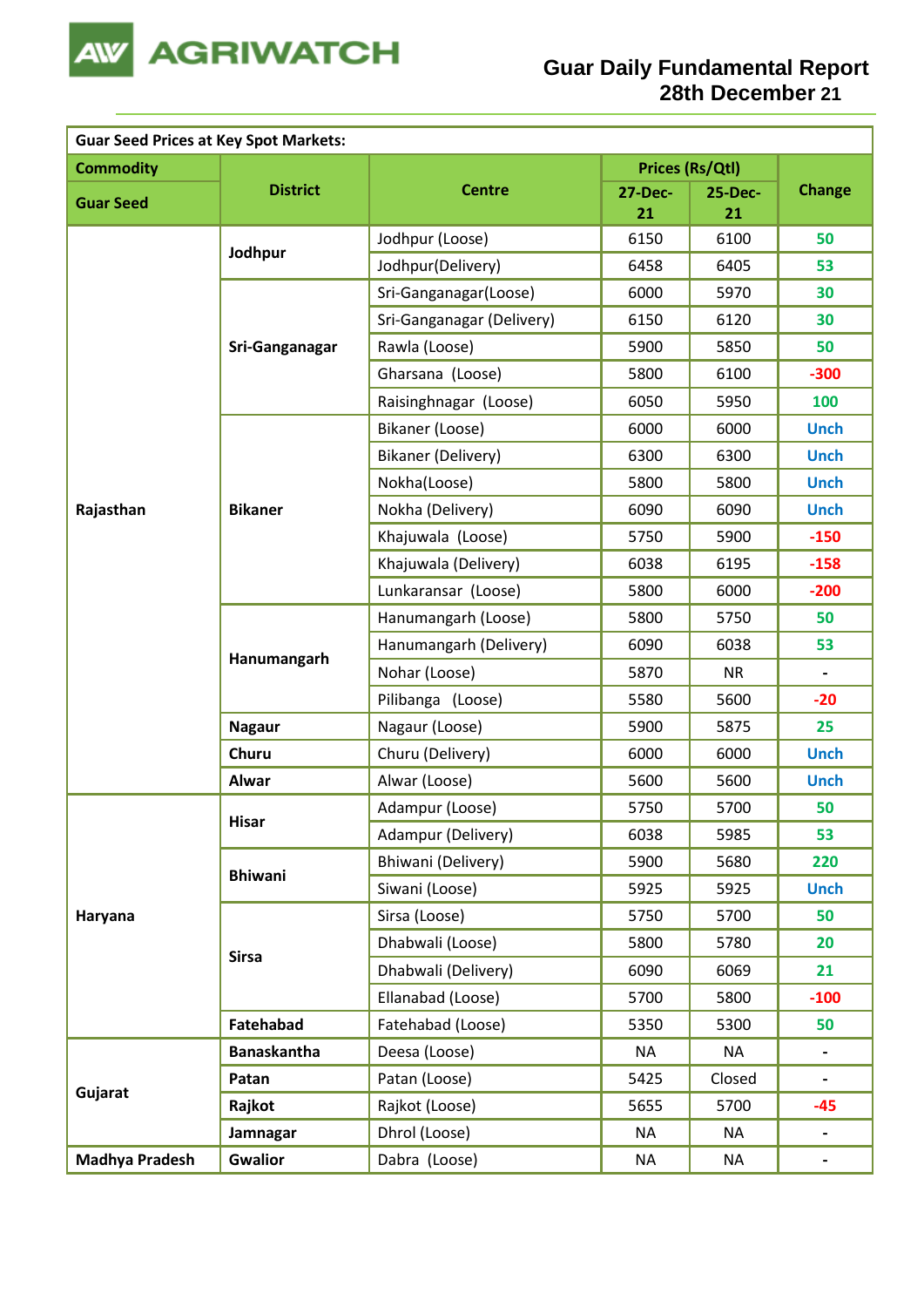

## **Guar Daily Fundamental Report 28th December 21**

| <b>Guar Gum</b> |                |              |           |           |                |
|-----------------|----------------|--------------|-----------|-----------|----------------|
| Rajasthan       | Jodhpur        | Jodhpur      | 11500     | 11000     | 500            |
|                 | <b>Alwar</b>   | Alwar        | <b>NR</b> | <b>NR</b> | $\blacksquare$ |
|                 | Hanumangarh    | Nohar        | <b>NR</b> | <b>NR</b> | $\hbox{ }$     |
|                 | <b>Bhiwani</b> | Bhiwani      | 11200     | 10550     | 650            |
|                 | <b>Sirsa</b>   | <b>Sirsa</b> | 11200     | 11200     | <b>Unch</b>    |
| Haryana         |                | Dhabwali     | <b>NR</b> | <b>NR</b> | $\blacksquare$ |
|                 |                | Ellanabad    | <b>NR</b> | <b>NR</b> | $\hbox{ }$     |
|                 | Fatehabad      | Fatehabad    | 11500     | 11300     | 200            |

| <b>Guar Seed Arrivals in Key Centers</b> |                    |                |                      |                            |                          |  |  |  |
|------------------------------------------|--------------------|----------------|----------------------|----------------------------|--------------------------|--|--|--|
| <b>Commodity</b>                         |                    |                |                      | <b>Arrivals (Quintals)</b> |                          |  |  |  |
| <b>Guar Seed</b>                         | <b>District</b>    | <b>Centre</b>  | <b>27-Dec-</b><br>21 | <b>25-Dec-</b><br>21       | <b>Change</b>            |  |  |  |
|                                          | Jodhpur            | Jodhpur        | 50                   | 20                         | 30                       |  |  |  |
|                                          |                    | Sri-Ganganagar | 400                  | 500                        | $-100$                   |  |  |  |
|                                          | Sri-Ganganagar     | Rawla          | 100                  | 125                        | $-25$                    |  |  |  |
|                                          |                    | Gharsana       | 60                   | 50                         | 10                       |  |  |  |
|                                          |                    | Raisinghnagar  | 150                  | 250                        | $-100$                   |  |  |  |
|                                          |                    | <b>Bikaner</b> | 1500                 | 2000                       | $-500$                   |  |  |  |
|                                          |                    | Nokha          | 500                  | 750                        | $-250$                   |  |  |  |
| Rajasthan                                | <b>Bikaner</b>     | Khajuwala      | 200                  | 400                        | $-200$                   |  |  |  |
|                                          |                    | Lunkaransar    | 800                  | 1500                       | $-700$                   |  |  |  |
|                                          | Hanumangarh        | Hanumangarh    | 70                   | 70                         | <b>Unch</b>              |  |  |  |
|                                          |                    | Nohar          | 630                  | <b>NR</b>                  |                          |  |  |  |
|                                          |                    | Pilibanga      | 100                  | 100                        | <b>Unch</b>              |  |  |  |
|                                          | <b>Nagaur</b>      | Nagaur         | 400                  | 500                        | $-100$                   |  |  |  |
|                                          | <b>Churu</b>       | Churu          | 100                  | 100                        | <b>Unch</b>              |  |  |  |
|                                          | <b>Alwar</b>       | Alwar          | 35                   | 40                         | $-5$                     |  |  |  |
|                                          | <b>Hisar</b>       | Adampur        | 1000                 | 800                        | 200                      |  |  |  |
|                                          | <b>Bhiwani</b>     | <b>Bhiwani</b> | 700                  | 200                        | 500                      |  |  |  |
|                                          |                    | Siwani         | 300                  | 200                        | 100                      |  |  |  |
| Haryana                                  |                    | Sirsa          | 1000                 | 1200                       | $-200$                   |  |  |  |
|                                          | <b>Sirsa</b>       | Dhabwali       | 600                  | 300                        | 300                      |  |  |  |
|                                          |                    | Ellanabad      | 150                  | 275                        | $-125$                   |  |  |  |
|                                          | <b>Fatehabad</b>   | Fatehabad      | 200                  | 100                        | 100                      |  |  |  |
|                                          | <b>Banaskantha</b> | Deesa          | <b>NA</b>            | <b>NA</b>                  | $\overline{\phantom{a}}$ |  |  |  |
| Gujarat                                  | Patan              | Patan          | 36                   | Closed                     |                          |  |  |  |
|                                          | Rajkot             | Rajkot         | 60                   | 150                        | $-90$                    |  |  |  |